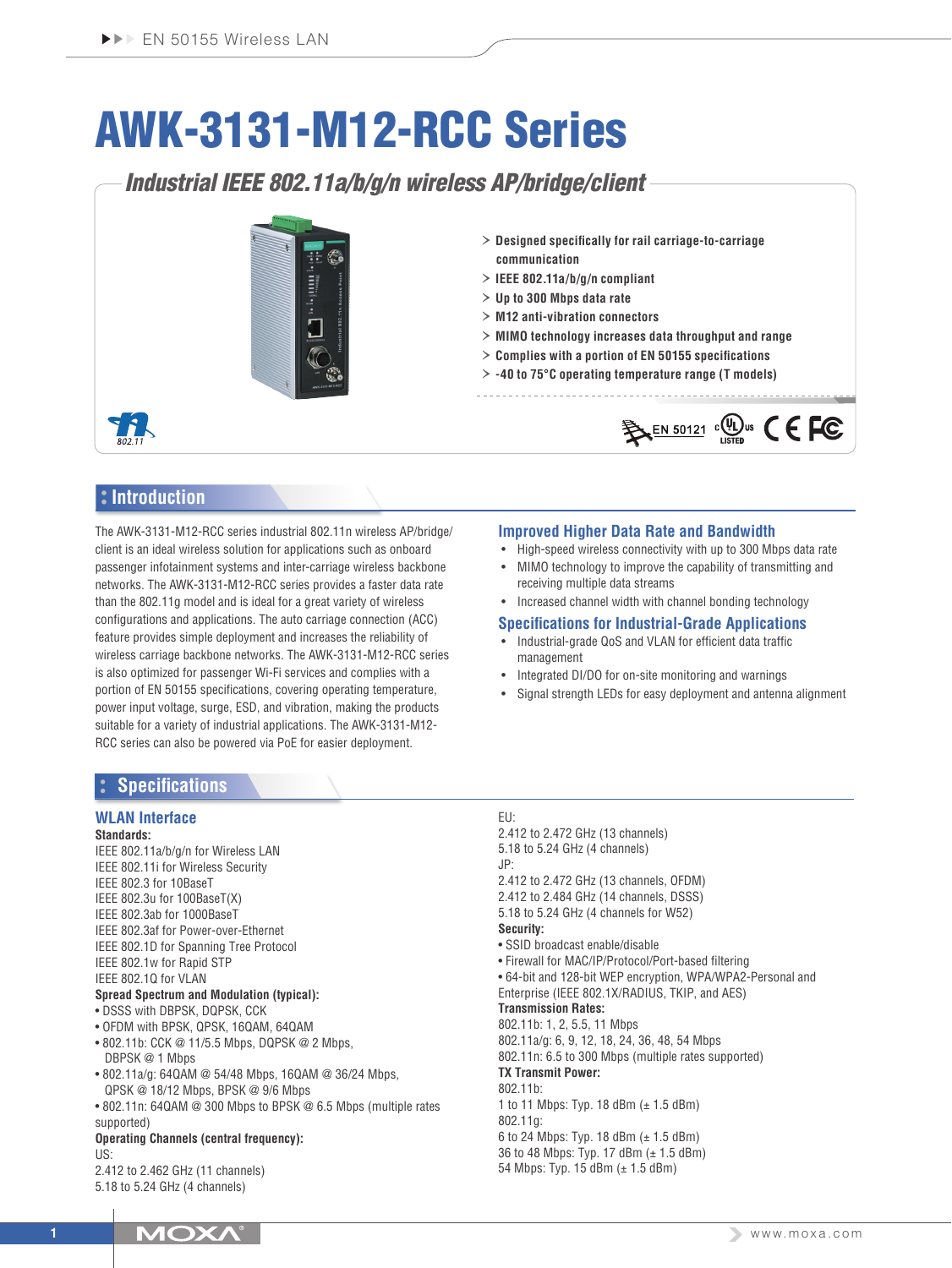#### 802.11a:

6 to 24 Mbps: Typ. 17 dBm (± 1.5 dBm) 36 to 48 Mbps: Typ. 16 dBm (± 1.5 dBm)

#### 54 Mbps: Typ. 14 dBm (± 1.5 dBm) **TX Transmit Power MIMO (per connector):**

# 802.11a/n (20/40 MHz):

MCS15 20 MHz: Typ. 13 dBm (±1.5 dBm) MCS15 40 MHz: Typ. 12 dBm (±1.5 dBm)

802.11g/n (20 MHz):

MCS15 20 MHz: Typ. 14 dBm (±1.5 dBm) **RX Sensitivity:**

# 802.11b:

-92 dBm @ 1 Mbps, -90 dBm @ 2 Mbps, -88 dBm @ 5.5 Mbps, -84 dBm @ 11 Mbps

802.11g:

-87 dBm @ 6 Mbps, -86 dBm @ 9 Mbps, -85 dBm @ 12 Mbps, -82 dBm @ 18 Mbps, -80 dBm @ 24 Mbps, -76 dBm @ 36 Mbps, -72 dBm @ 48 Mbps, -70 dBm @ 54 Mbps

#### 802.11a:

-87 dBm @ 6 Mbps, -86 dBm @ 9 Mbps, -85 dBm @ 12 Mbps, -82 dBm @ 18 Mbps,

-80 dBm @ 24 Mbps, -76 dBm @ 36 Mbps, -72 dBm @ 48 Mbps, -70 dBm @ 54 Mbps

#### **RX Sensitivity MIMO:**

802.11a/n:

-68 dBm @ MCS15 40 MHz, -69 dBm @ MCS15 20 MHz, -70 dBm @ MCS7 40 MHz, -71 dBm @ MCS7 20 MHz 802.11g/n: -69 dBm @ MCS15 20 MHz,

-71 dBm @ MCS7 20 MHz

# **Protocol Support**

**General Protocols:** Proxy ARP, DNS, HTTP, HTTPS, IP, ICMP, SNTP, TCP, UDP, RADIUS, SNMP, PPPoE, DHCP

**AP-only Protocols:** ARP, BOOTP, DHCP, STP/RSTP (IEEE 802.1D/w) **Interface**

## **Connector for External Antennas:** QMA (female)

**M12 Ports:** 1, M12 A-coded 8-pin female connector,

10/100/1000BaseT(X) auto negotiation speed, F/H duplex mode, auto MDI/MDI-X connection

**Console Port:** RS-232 (RJ45-type)

**Reset:** Present

**LED Indicators:** PWR1, PWR2, PoE, FAULT, STATE, signal strength, WI AN, LAN

**Alarm Contact (digital output):** 1 relay output with current carrying capacity of 1 A @ 24 VDC

## **Dimensions**

**Digital Inputs:** 2 electrically isolated inputs

- $*+13$  to  $+30$  V for state "1"
- $*$  +3 to -30 V for state "0"

• Max. input current: 8 mA

# **Physical Characteristics**

**Housing:** Metal, IP30 protection **Weight:** 970 g (2.14 lb) **Dimensions:** 53 x 135 x 105 mm (2.08 x 5.31 x 4.13 in) **Installation:** DIN-rail mounting (standard), wall mounting (optional)

#### **Environmental Limits Operating Temperature:**

Standard Models: -25 to 60°C (-13 to 140°F) Wide Temp. Models: -40 to 75°C (-40 to 167°F) **Storage Temperature:** -40 to 85°C (-40 to 185°F) **Ambient Relative Humidity:** 5% to 95% (non-condensing)

#### **Power Requirements**

**Input Voltage:** 12 to 48 VDC, redundant dual DC power inputs or 48 VDC Power-over-Ethernet (IEEE 802.3af compliant) **Input Current:** 0.7 A @ 12 VDC **Connector:** 10-pin removable terminal block **Reverse Polarity Protection:** Present

## **Standards and Certifications**

**Safety:** EN 60950-1(LVD), UL 60950-1, IEC 60950-1(CB) **EMC:** EN 55032/24 **EMI:** CISPR 32, FCC Part 15B Class B **EMS:** IEC 61000-4-2 ESD: Contact: 8 kV; Air: 15 kV IEC 61000-4-3 RS: 80 MHz to 1 GHz: 20 V/m IEC 61000-4-4 EFT: Power: 2 kV; Signal: 2 kV IEC 61000-4-5 Surge: Power: 2 kV; Signal: 2 kV IEC 61000-4-6 CS: 10 V IEC 61000-4-8 **Radio:** EU: EN 300 328, EN 301 893 US: FCC ID SLE-WAPN001 JP: TELEC **Rail Traffic:** EN 50155\*, EN 50121-4, EN 45545-2 \*Complies with a portion of EN 50155 specifications. Note: Please check Moxa's website for the most up-to-date certification status. **MTBF** (mean time between failures) **Time:** 407,416 hrs **Standard:** Telcordia SR332

## **Warranty**

**Warranty Period:** 5 years **Details:** See www.moxa.com/warranty